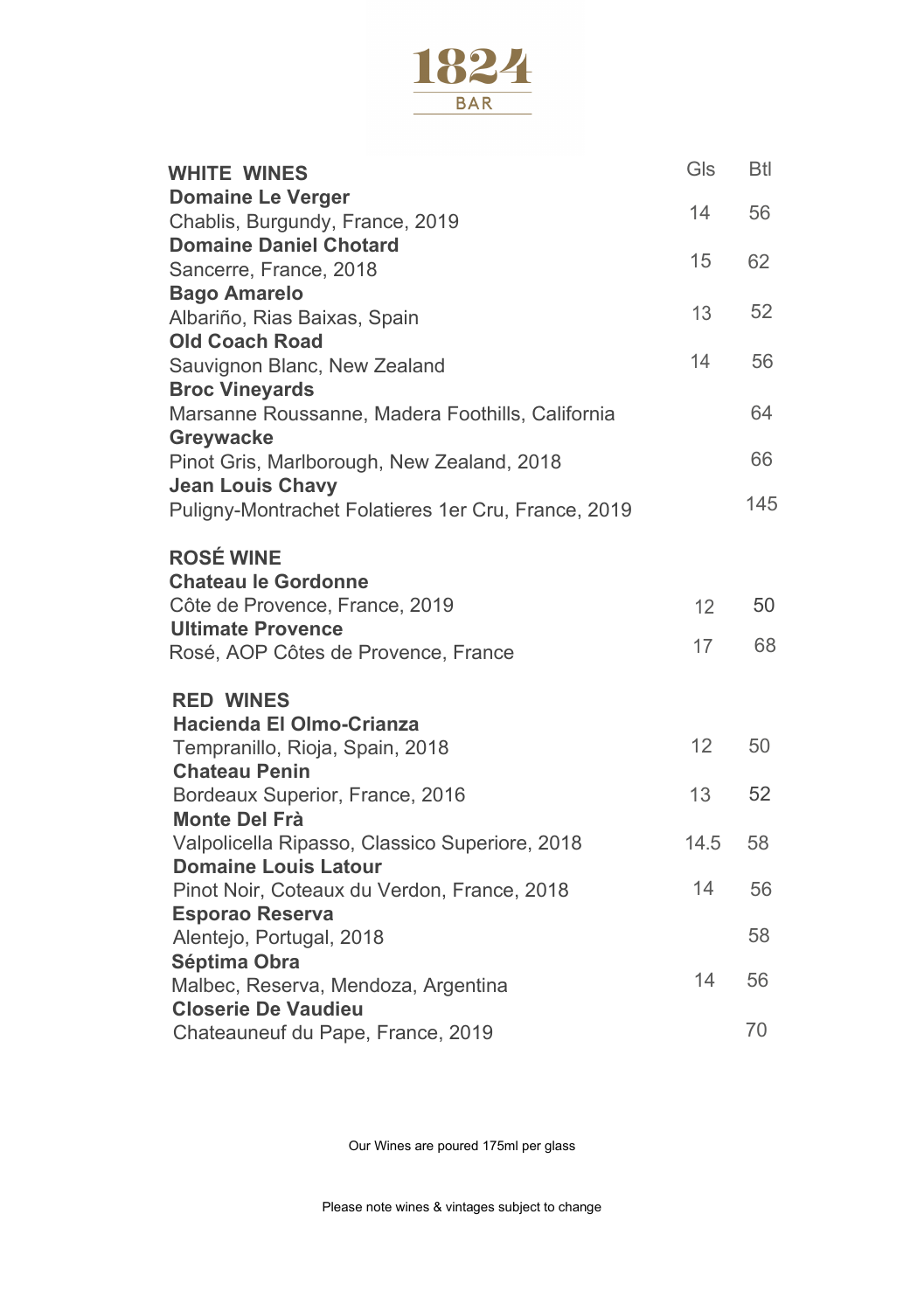| <b>CHAMPAGNE &amp; SPARKLING</b>                 | Gls | <b>Btl</b> |
|--------------------------------------------------|-----|------------|
| Laurent Perrier La Cuvèe NV, Champagne, France   | 25  | 120        |
| Laurent Perrier Cuvèe Rosé NV, Champagne, France | 35  | 170        |
| Laurent Perrier Grand Siècle, Champagne, France  |     | 225        |
| Moët & Chandon NV, Champagne, France             |     | 130        |
| Moët & Chandon Vintage 2013, Champagne, France   |     | 165        |
| Billecart-Salmon Brut Rosé NV, Champagne, France |     | 180        |
| Krug Grand Cuvèe, Champagne, France              |     | 415        |
| Dom Perignon Brut, Champagne, France             |     | 395        |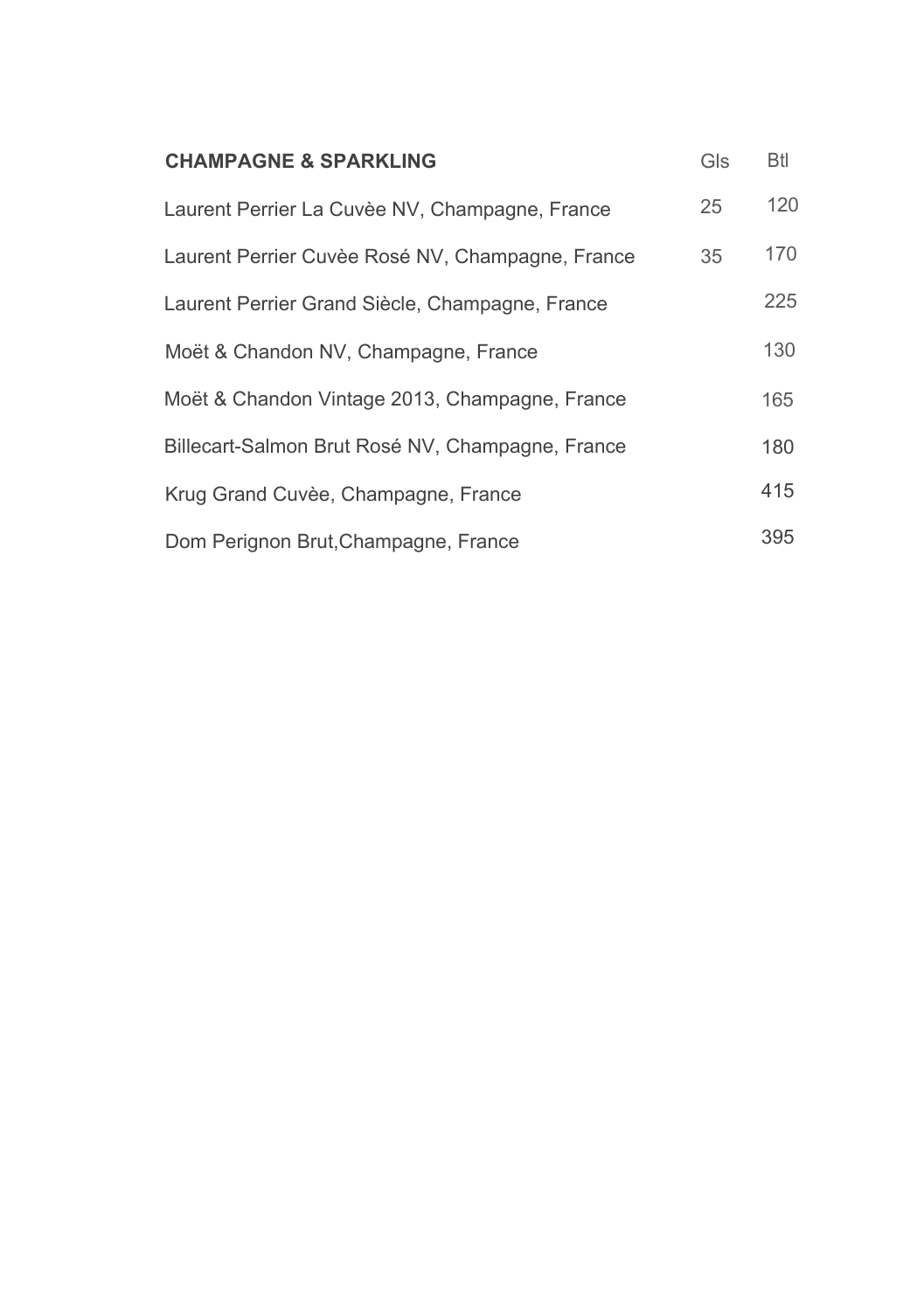# SHELBOURNE **SIGNATURE COCKTAILS**

| <b>El Greco Madness</b><br>Redbreast 12, Aperol, Cacoa Vermouth, Angostura Bitters<br>*Awarded cocktail of the month by Wine Enthusiast Magazine | 18 |
|--------------------------------------------------------------------------------------------------------------------------------------------------|----|
| Na Buachaillí<br>Lime infused Beefeater 24, Antica Formula, Maraschino, Cardamon Syrup                                                           | 18 |
| The Only Way<br>Hennessy V.S.O.P, Beetroot & Port Syrup, Lemon & Ginger Juice, Coffee<br><b>Bitters</b>                                          | 18 |
| <b>Napoleon's Margarita</b><br>Casamigos, Lime Juice, Mandarin Liquor, Lemongrass & Date infused<br>Wine                                         | 18 |
| <b>Queen Sour</b><br>Fernet Branca, Plum Liquor, Pistachio Orgeat, Lemon Juice                                                                   | 18 |

## **PREMIUM CLASSIC COCKTAILS**

| Don Julio 1942 Margarita<br>Don Julio 1942 Tequila Añejo, Grand Marnier, Lime Juice                                  | 45 |
|----------------------------------------------------------------------------------------------------------------------|----|
| Midleton 2018 Old Fashioned<br>Midleton 2018 Whiskey, Brown Sugar, Angostura Bitters                                 | 55 |
| <b>Monkey 47 French 75</b><br>Monkey 47 Schwarzwald Dry Gin, Laurent Perrier Grand Siècle<br>Champagne, Lemon, Sugar | 65 |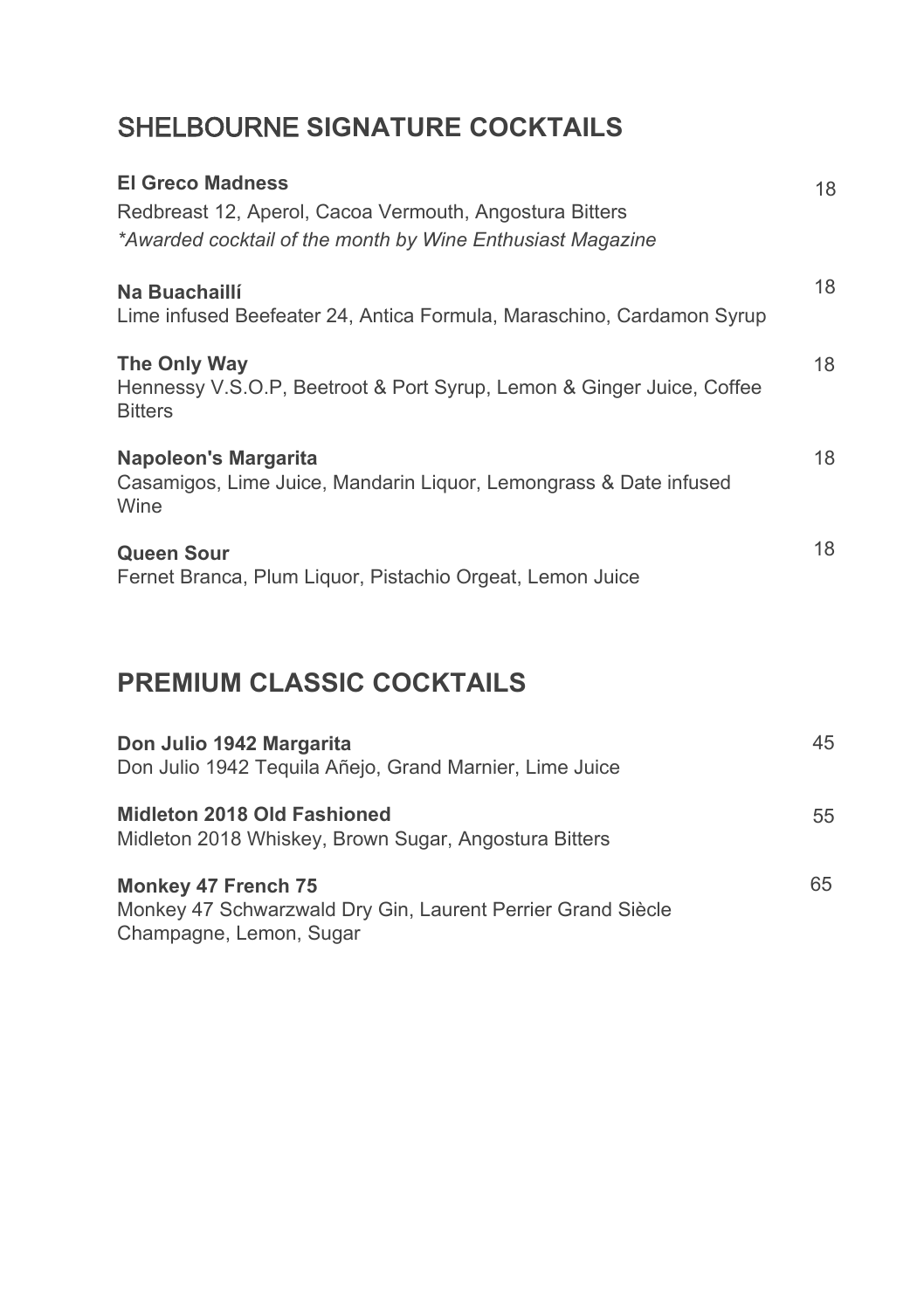#### **GIN**

| Gunpowder, Ireland        | 10   |
|---------------------------|------|
| Dingle, Ireland           | 8.5  |
| Bertha's Revenge, Ireland | 8.5  |
| Method & Madness, Ireland | 9    |
| Hendricks, Scotland       | 10   |
| Beefeater 24, England     | 8.9  |
| Tangueray 10, England     | 11.5 |
| Monkey 47, Germany        | 14   |
| Gin Mare, Spain           | 12.5 |

#### **VODKA**

| Absolut Elyx, Sweden |      |
|----------------------|------|
| Ketel One, Holland   | 10   |
| Belvedere, Poland    | 11   |
| Grey Goose, France   | 11.5 |
| Tito's, USA          | 10   |

### **RUM**

| Havana Club 3yr Old, Cuba   | 6.7 |
|-----------------------------|-----|
| Havana Club 7yr Old, Cuba   | 9   |
| Bacardi 8, Cuba             | 8.5 |
| Ron Zacapa, Guatemala       | 15  |
| Gosling Black Seal, Bermuda | 6.6 |
| Angostura 1824, Trinidad    | 15  |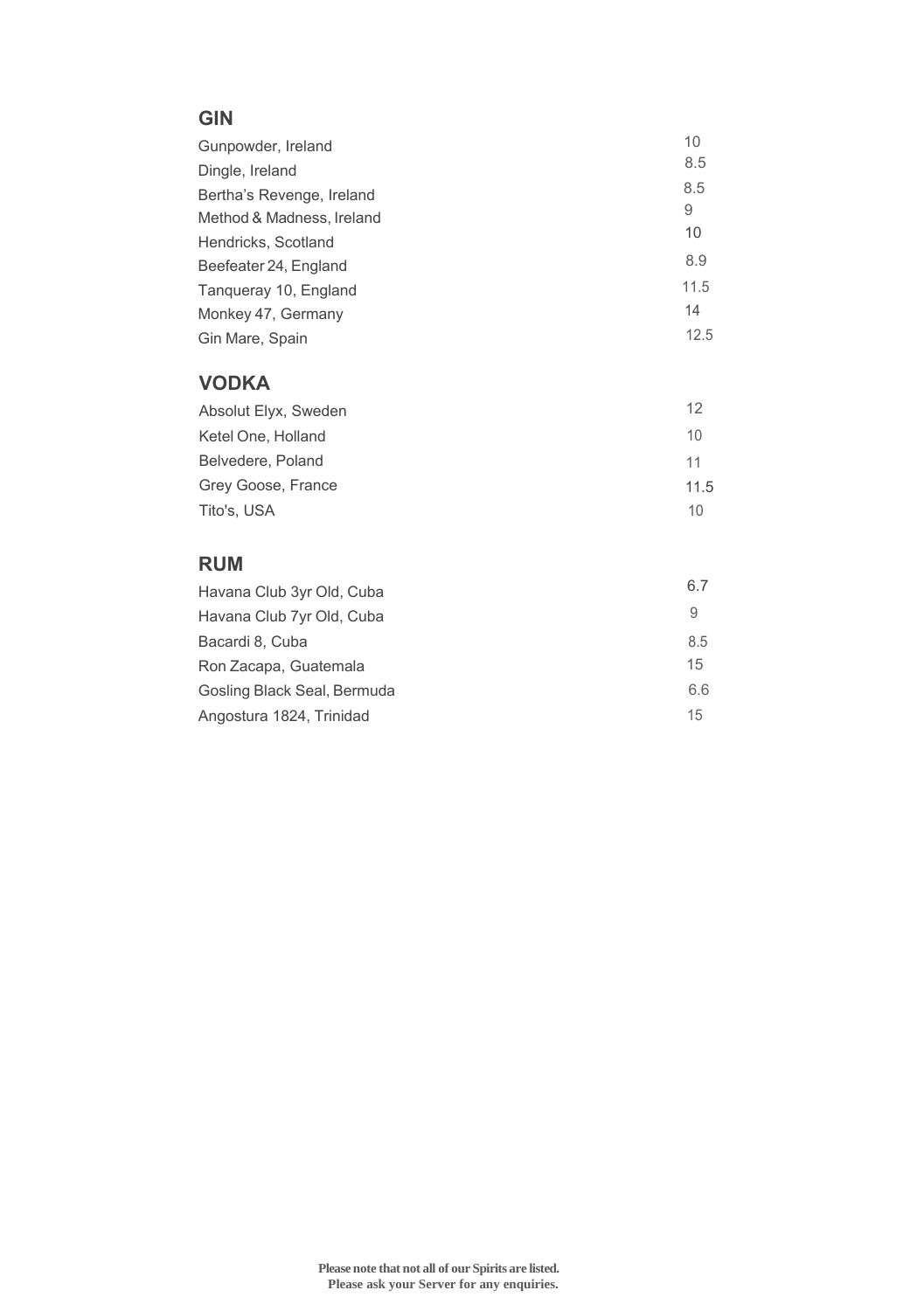## **IRISH WHISKEY SELECTION**

| Tullamore 18yr Old            | 20  |
|-------------------------------|-----|
| Bushmills 21yr Old            | 22  |
| Redbreast 12yr Old            | 13  |
| Redbreast 15yr Old            | 20  |
| Redbreast 21yr Old            | 32  |
| Green Spot                    | 11  |
| <b>Red Spot</b>               | 30  |
| Yellow Spot 12yr Old          | 15  |
| Midleton Very Rare 1973       | 520 |
| <b>Midleton Barry Crocket</b> | 45  |
| Midleton Dair Ghealach        | 65  |
| Method & Madness 28yr Old     | 285 |
| Method & Madness Single Malt  | 14  |
| Dunvilles 12 PX Cask          | 19  |
| Dunvilles 18 Cask 989         | 50  |
| Dunvilles 18 Port Mourant Rum | 120 |
| Dunvilles 19                  | 60  |
| <b>Dunvilles Three Crowns</b> | 10  |
| Dunvilles Three Crowns Peated | 11  |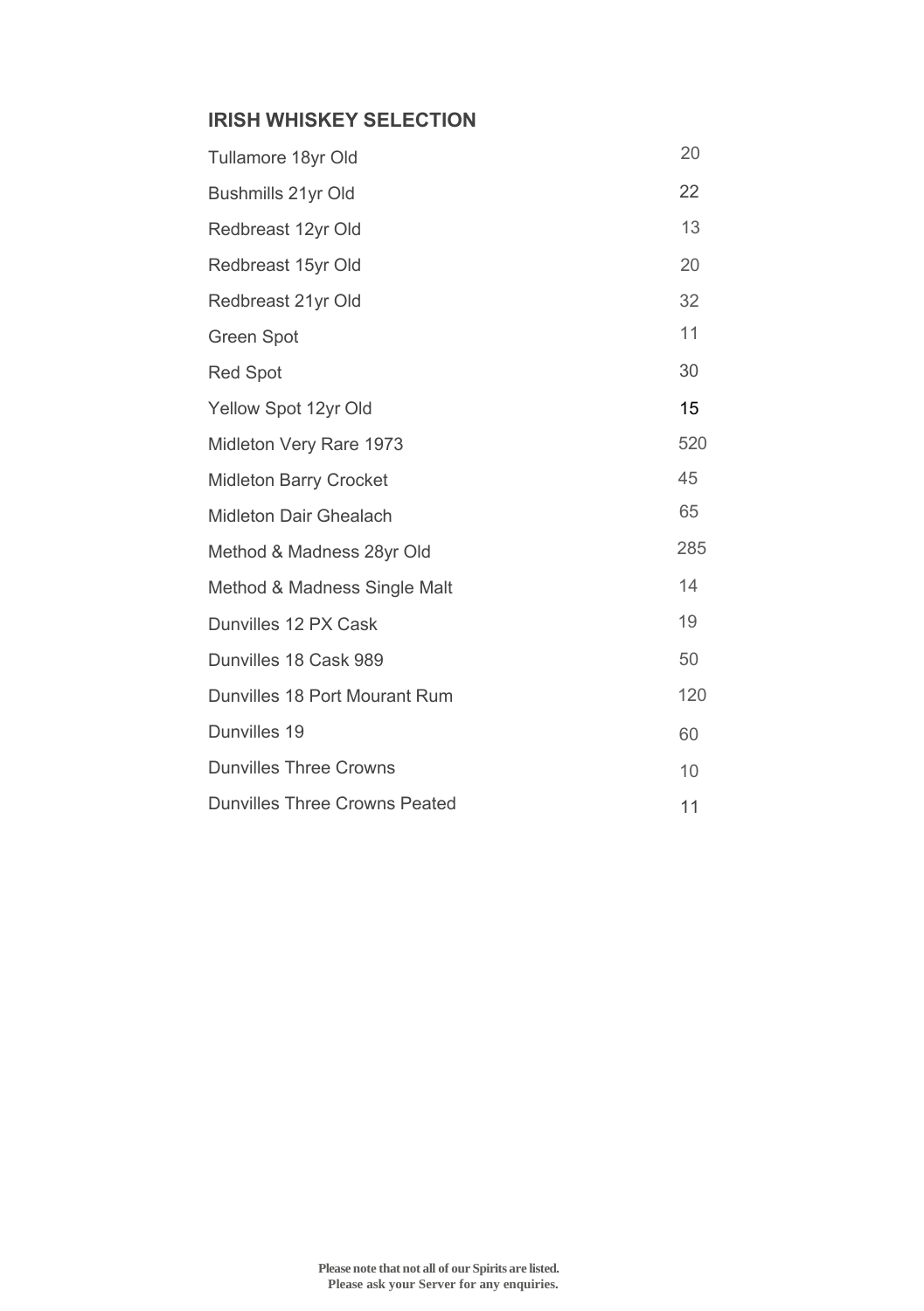## **SCOTCH WHISKEY**

| Johnnie Walker Blue   | 42 |
|-----------------------|----|
| Laphroaig 10yr Old    | 12 |
| Macallan 18yr Old     | 90 |
| Lagavulin 16yr Old    | 16 |
| Oban 14yr Old         | 14 |
| Glenmorangie 18yr Old | 20 |

### **AMERICAN WHISKEY**

| Jack Daniels Single Barrel | 11   |
|----------------------------|------|
| Eagle Rare                 | 15   |
| Hudson Baby Bourbon        | 13.5 |
| <b>Michters</b>            | 15   |
| <b>Whistle Pig</b>         | 20   |
|                            |      |

### **Pappy Van Winkle Collection**

| Pappy Van Winkle 10yr | 200 |
|-----------------------|-----|
| Pappy Van Winkle 12yr | 300 |
| Pappy Van Winkle 13yr | 350 |
| Pappy Van Winkle 15yr | 400 |
| Pappy Van Winkle 20yr | 450 |
| Pappy Van Winkle 23yr | 500 |

#### **JAPANESE WHISKEY**

| Nikka From the Barrel | 10 |
|-----------------------|----|
| Nikka 12              | 25 |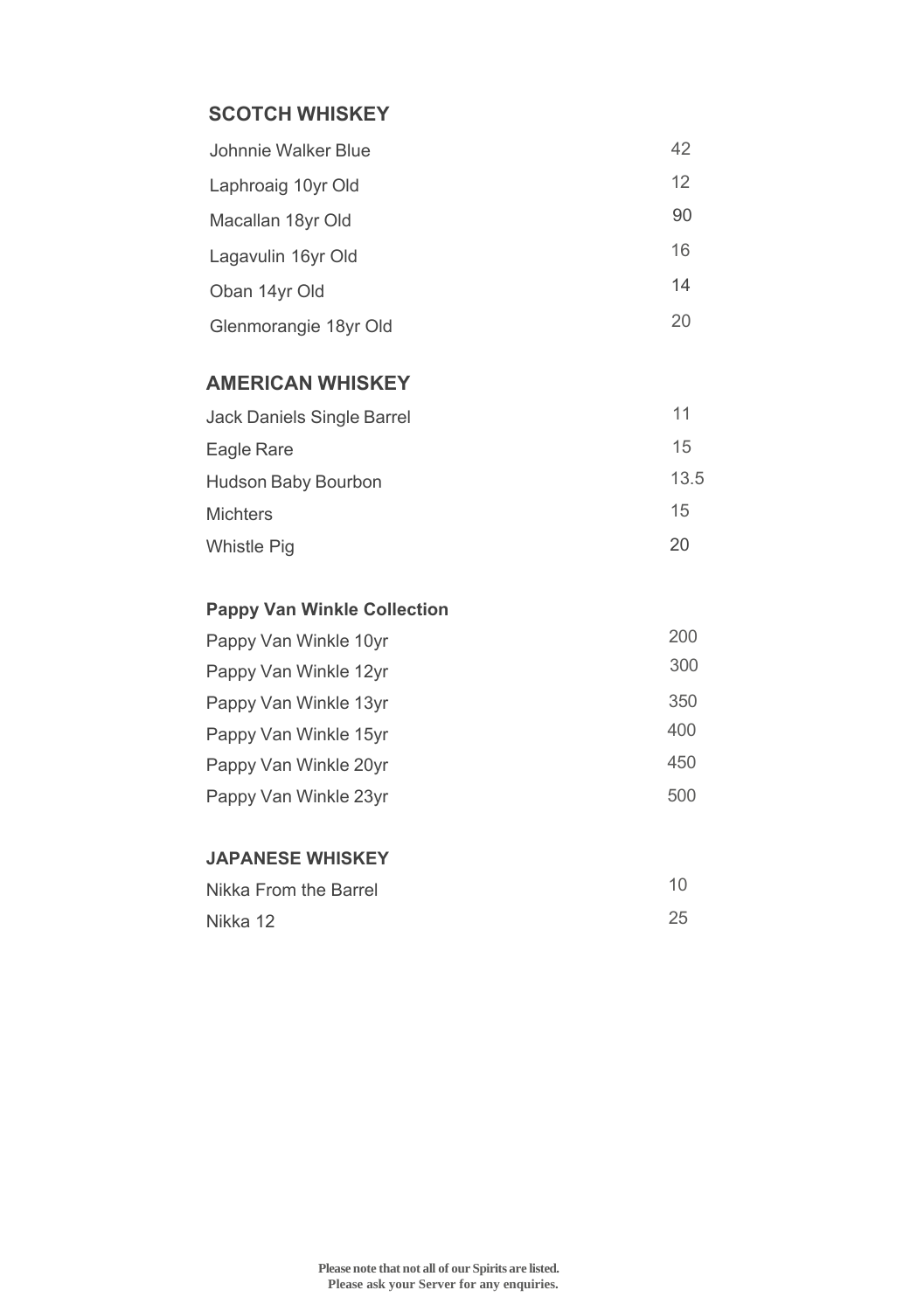| <b>BRANDY   COGNAC</b><br><b>Hennessy VS</b><br>Hennessy Fine De Cognac<br>Longueville House<br>Rémy Martin VSOP<br>Hennessy VSOP<br>Hennessy XO<br><b>Hennessy Paradis</b><br>Hennessy Richard | 8<br>10<br>9<br>10 <sup>1</sup><br>12 <sup>°</sup><br>28<br>10 <sub>C</sub><br>275                                                |
|-------------------------------------------------------------------------------------------------------------------------------------------------------------------------------------------------|-----------------------------------------------------------------------------------------------------------------------------------|
| <b>ARMAGNAC   CALVADOS</b><br><b>BAS VSOP</b><br><b>BAS XO</b><br><b>Berneroy VSOP</b>                                                                                                          | 8<br>11<br>8.2                                                                                                                    |
| <b>TEQUILA</b><br>Olmeca<br>Don Julio 1942                                                                                                                                                      | 8<br>35                                                                                                                           |
| <b>LIQUEURS</b><br>Kahlua<br>Amaretto<br><b>Baileys</b><br><b>Benedictine</b><br>Cointreau<br><b>Grand Marnier</b><br>Galliano<br>Sambuca Ramazotti                                             | $\overline{7}$<br>$\overline{7}$<br>$\overline{7}$<br>$\overline{7}$<br>6.6<br>$\overline{7}$<br>$\overline{7}$<br>$\overline{7}$ |
| <b>APERITIFS   PASTIS</b><br>Martini Rosso Dry<br>Campari<br>Fernet Branca<br>Carpano Antica Formula<br>Pernod                                                                                  | 6.5<br>6.5<br>$\overline{7}$<br>7.6<br>6.2                                                                                        |

7 7.6 6.2